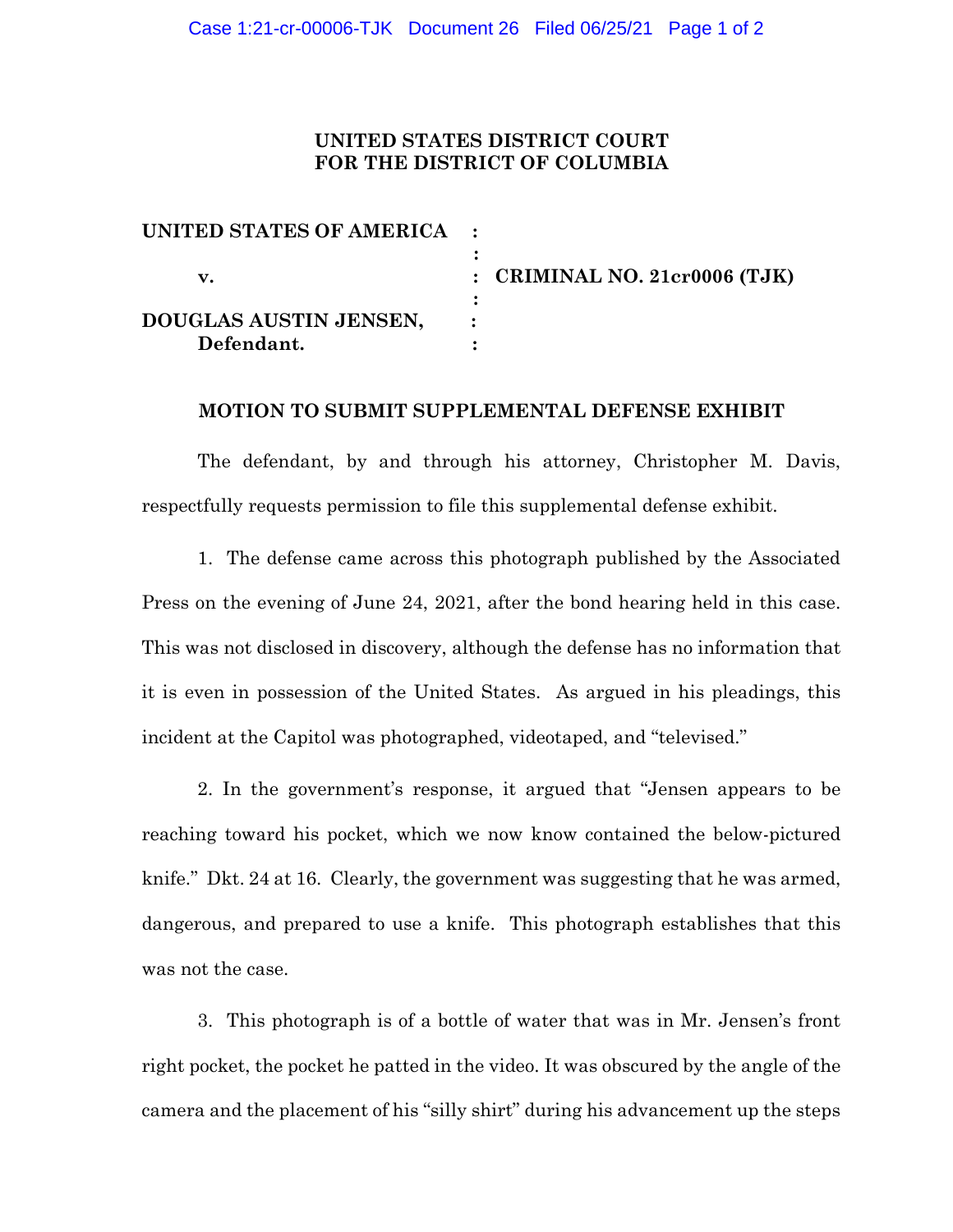in the Capitol that day. See, Dkt. 25 at Ex. 1.

WHEREFORE, Mr. Jensen respectfully moves this Honorable Court to accept and consider this supplemental exhibit in deciding whether he poses a danger to the community.

Respectfully submitted,

 $/s/$ Christopher M. Davis #385582 Counsel for Douglas Jensen Davis & Davis 1350 Connecticut Avenue, NW Suite 202 Washington, DC 200 202.234.7300

#### CERTIFICATE OF SERVICE

I hereby certify that a copy of this motion was served upon all counsel of record via the Court's CM/ECF System on this 25th day of June 2021.

> $\sqrt{s}$ / Christopher M. Davis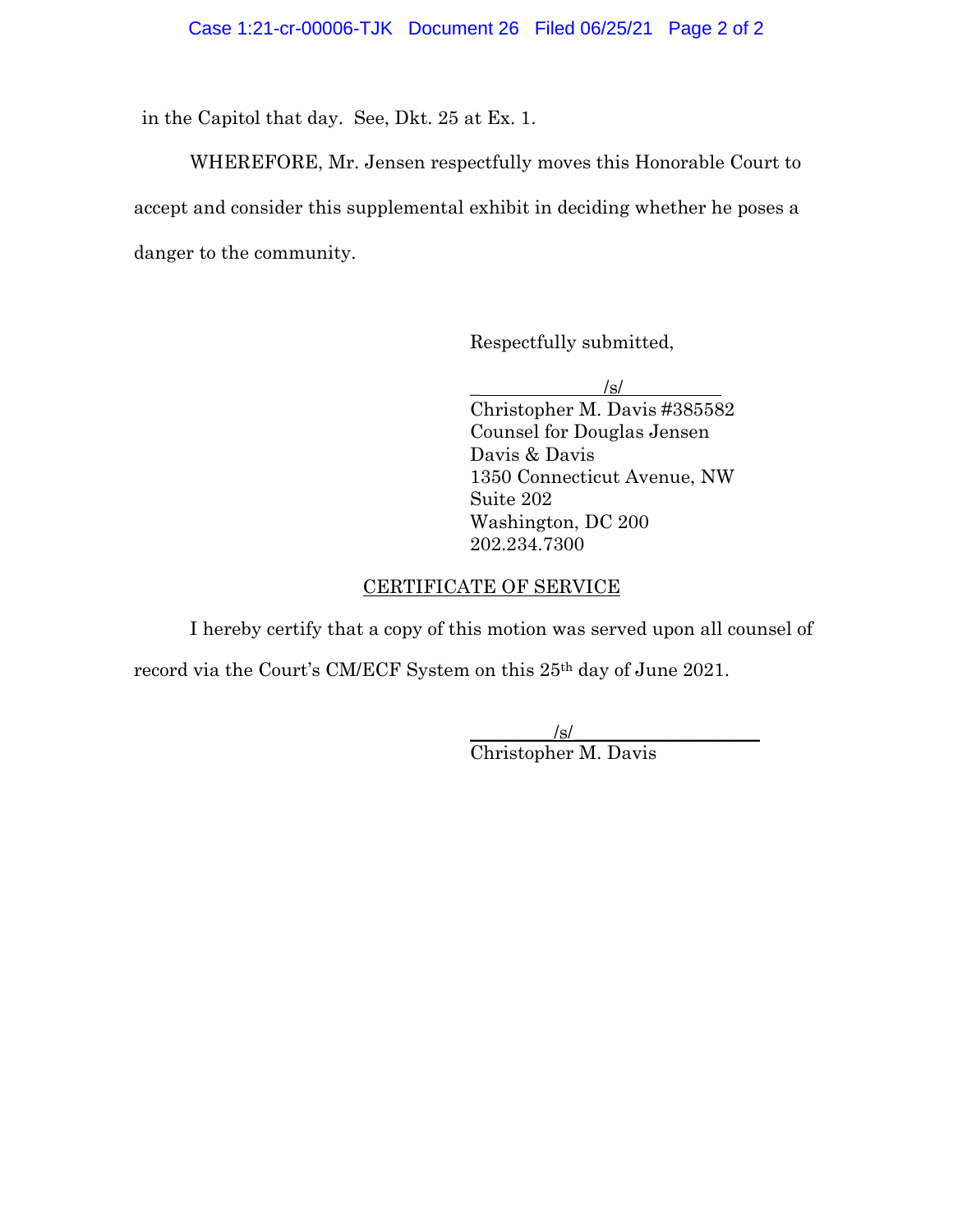

Protesters walk as U.S. Capitol Police officers watch in a hallway near the Senate chamber at the Capitol in Washington, Wednesday, Jan. 6, 2021, near the Ohio Clock. MANUEL BALCE CENETA, AP